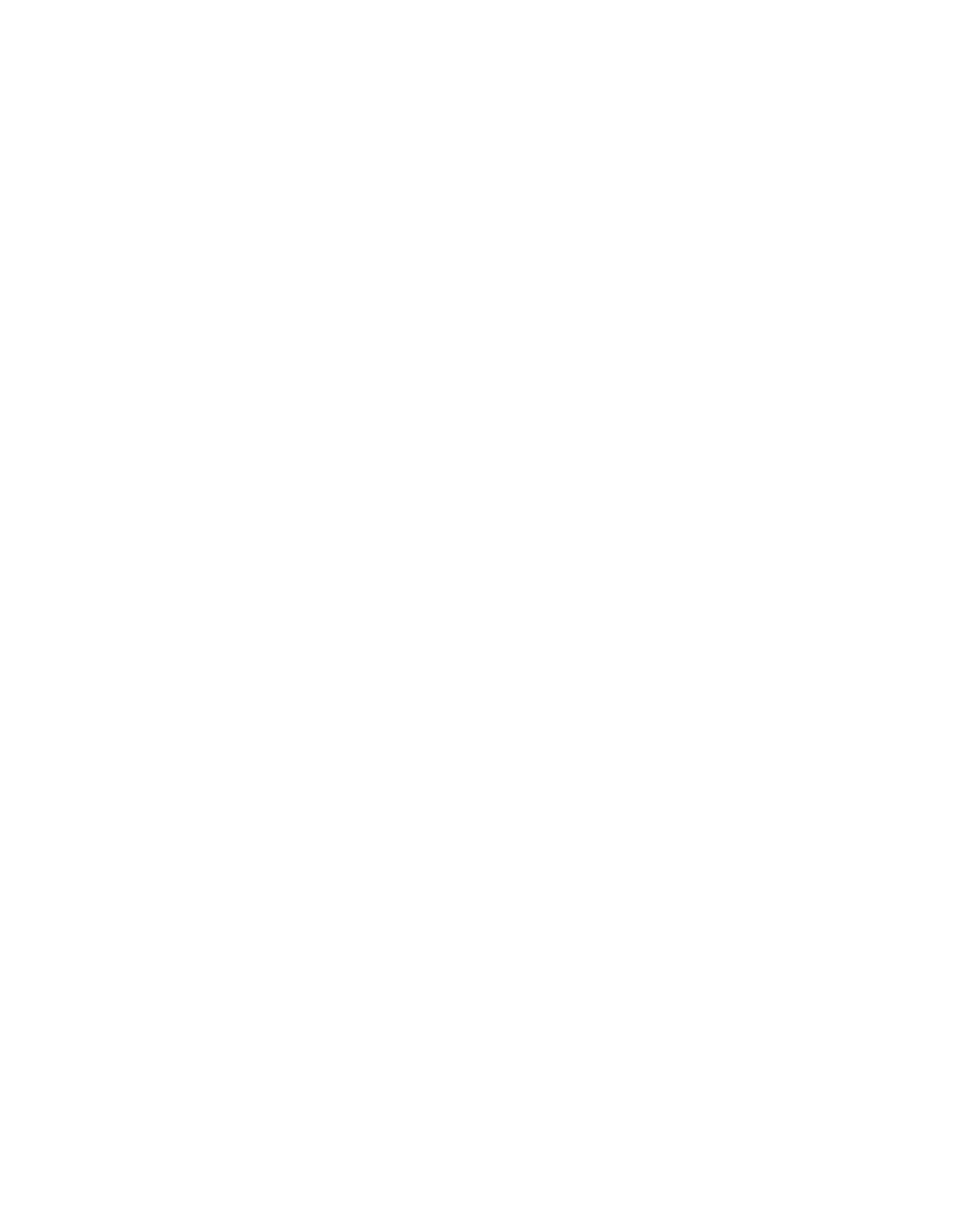**CNC** College of<br> **CNC** New Caledonia

# **Application for Admission**

**Which Campus?** 

Prince George  $\square$  Lakes District  $\square$  Mackenzie  $\square$  Nechako  $\square$  Quesnel  $\square$ 

**CNC STUDENT NUMBER** - Leave blank if you do not have one **PEN NUMBER\*** *(Personal Education Number)*- Leave blank if you do not have one

\*Required for all BC Grade 12 students

 **Canadian Citizen Permanent Resident** *(Landed Immigrant) Proof of Immigration Status required*

## **APPLICATION FEES** *(All fees in Canadian Dollars and are NON-REFUNDABLE)*

## **\$40.00 Canadian Citizens / Permanent Residents**

International Students please use **INTERNATIONAL APPLICATION**

| PAYMENT METHOD: (for mail or fax only) |                                                                                                                 |  |  |  |  |
|----------------------------------------|-----------------------------------------------------------------------------------------------------------------|--|--|--|--|
|                                        | $\Box$ VISA $\Box$ MASTERCARD $\Box$ CHEQUE $\Box$ CALL ME                                                      |  |  |  |  |
|                                        | Name on Card: University of the Card of the Card of the Card of the Card of the Card of the Card of the Card of |  |  |  |  |
|                                        |                                                                                                                 |  |  |  |  |
|                                        |                                                                                                                 |  |  |  |  |

# GENDER: FEMALE MALE

## **HOW DID YOU HEAR ABOUT THE PROGRAM?**

**BIOGRAPHICAL INFORMATION**

■ Website ■ Radio ■ Social Media ■ Word of mouth

PRIMARY LANGUAGE

**DATE OF BIRTH** 

Day | Month | Year

Other

## **STUDENT INFORMATION**

| FULL LEGAL SURNAME / FAMILY NAME                                                         |                   | FULL FORMER LEGAL NAME (IF APPLICABLE) |  |  |
|------------------------------------------------------------------------------------------|-------------------|----------------------------------------|--|--|
|                                                                                          |                   |                                        |  |  |
| <b>LEGAL FIRST NAME</b>                                                                  | LEGAL MIDDLE NAME | <b>HOME TELEPHONE</b>                  |  |  |
|                                                                                          |                   |                                        |  |  |
| PERMANENT MAILING ADDRESS                                                                |                   | ALTERNATE TELEPHONE (CELL)             |  |  |
|                                                                                          |                   |                                        |  |  |
| <b>CITY</b>                                                                              | <b>PROVINCE</b>   | POSTAL CODE                            |  |  |
|                                                                                          |                   |                                        |  |  |
| EMAIL (NOTE: THIS WILL BE THE PRIMARY EMAIL FOR COLLEGE OF NEW CALEDONIA COMMUNICATIONS) |                   |                                        |  |  |

## **PROGRAM APPLIED FOR**

| Program                                 | <b>Check Program Intake</b>                                                          | Year |
|-----------------------------------------|--------------------------------------------------------------------------------------|------|
| $\square$ Part time<br>$\Box$ Full time | $\Box$ SPRING (Jan - Apr)<br>$\Box$ INTER<br>(May - Aug)<br>$\Box$ FALL (Sept – Dec) |      |

## **EMERGENCY CONTACT**

| SURNAME / FAMILY NAME                                                         | FIRST NAME | PHONE NUMBER                                                                     |
|-------------------------------------------------------------------------------|------------|----------------------------------------------------------------------------------|
| <b>SPECIALIZED SUPPORT SERVICE</b>                                            |            |                                                                                  |
| <b>Aboriginal Students</b>                                                    |            | <b>Accessibility Services Information</b>                                        |
| Yes $\Box$ No $\Box$<br>Do you identify yourself as an Aboriginal person?     |            | If you require additional learning support<br>such as academic accommodations or |
| Select one of the three options that best describes your Aboriginal identity: |            | adantive technology, please contact                                              |

**First Nations | Metis | Inuit |** 

If you have status, with which band are you currently registered?

adaptive technology, please contact Accessibility Services at least four months prior to the start date of the semester. **Call 250 561 5838 or** 

**email** [access@cnc.bc.ca](mailto:access%40cnc.bc.ca?subject=Learning%20Support)